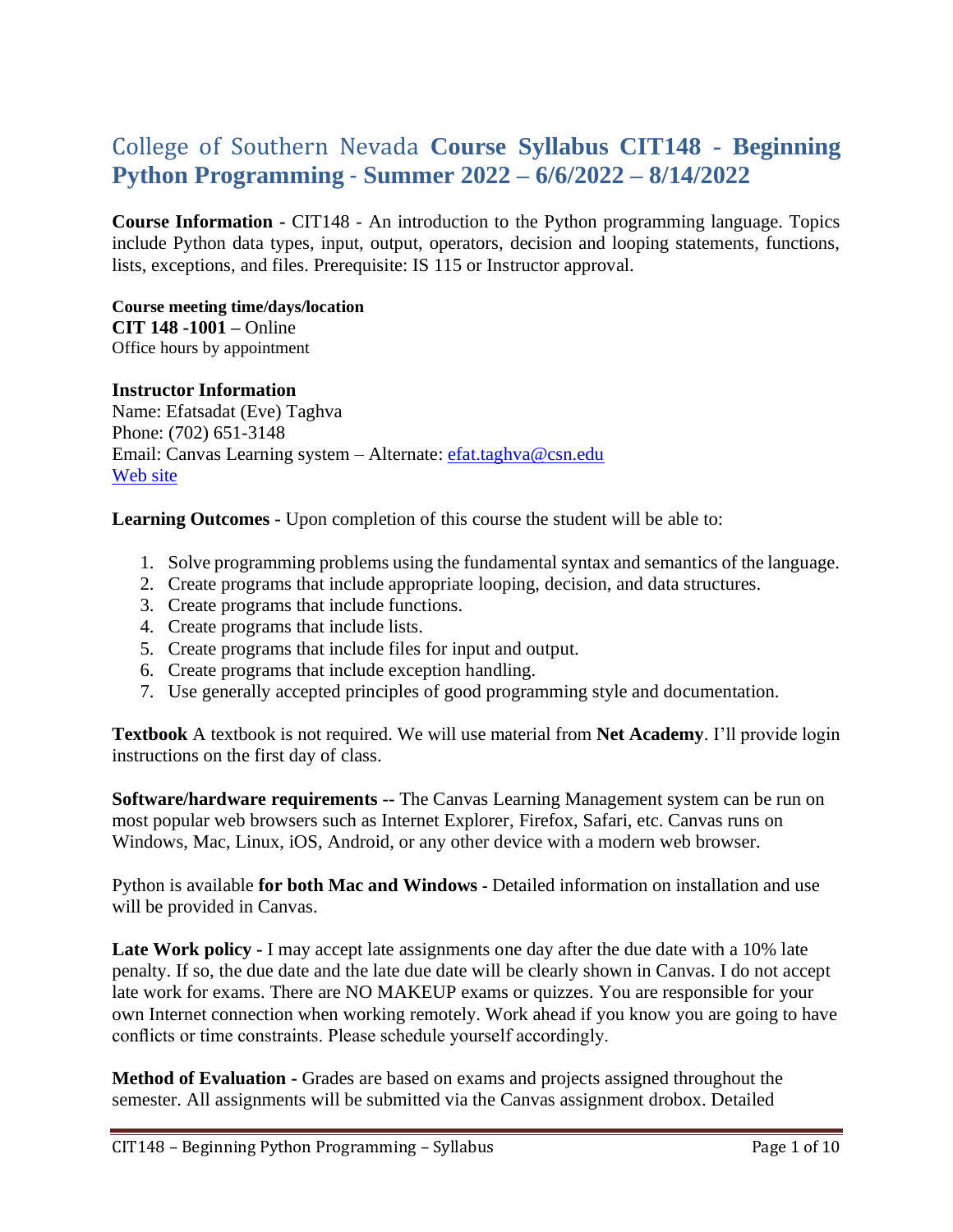instructions will be provided in the text of the requirements for each of the assignments**.** If Canvas email system fails and you must use a different system to submit your assignments, send your assignment files to my alternate email address. All exams are delivered through the Canvas system. All exams will have strict time limits and detailed information will be provided at least a week before the date of the exam.

**Grade determination -** Your grade is based 2 exams, and programming assignments.

Midterm Exam - 20% Final Exam - 20% Assignments and Graded Discussions - 60%

All exams may include True/False, Multiple-choice, short answers, and essay type questions. Full details will be provided a week before the start of an exam. The following is how letter grades are assigned based on total percentages of assignments and exams.

**100 - 94** A **90 - < 94** A-**87 - < 90** B+ **84 - < 87** B **80 - < 84** B-**77 - < 80** C+ **70 - < 77** C **60 - < 70** D **< 60** F

**Important Note -** If you have any concerns about this course and/or me, please contact me first. If I cannot resolve your issue, please contact CIT Department Office at 702-651-5976. You will be directed to the appropriate Program Director or the Department Chair. You will remain anonymous, if possible, and all communications will be strictly confidential. Please DO NOT wait until the last minute to make your concerns known to me and/or to the CIT Department.

**CSN Student email -** All students enrolled at CSN have a CSN Student Email account. All information from the college will be sent to your CSN-issued student email address (enrollment information, financial aid information, cashier information, college events, etc.). **It is extremely important that you check your student email daily.** You can access your student email through GoCSN (go.csn.edu). Once you validate your student email address you will have access to Microsoft Office 365 for up to five devices and 1TB of OneDrive storage. Visit the [CSN Information web site](http://www.csn.edu/email) for additional information.

**Attendance Policy -** College assumes maturity, seriousness of purpose, and self-discipline for meeting the responsibilities associated with each course. If you will need the instructor to sign documents testifying about your attendance, **YOU** must come to the instructor after each class you attend to let them know you were there. Class participation is a strong aspect of this course, and your participation is always encouraged.

**Academic Integrity -** Taking the words of others or presenting the ideas of others as your own not only limits your academic research skills, it also violates the CSN's Student Academic Integrity Policy. Cheating on exams or other course work also violates the CSN Student Academic Integrity Policy. You can find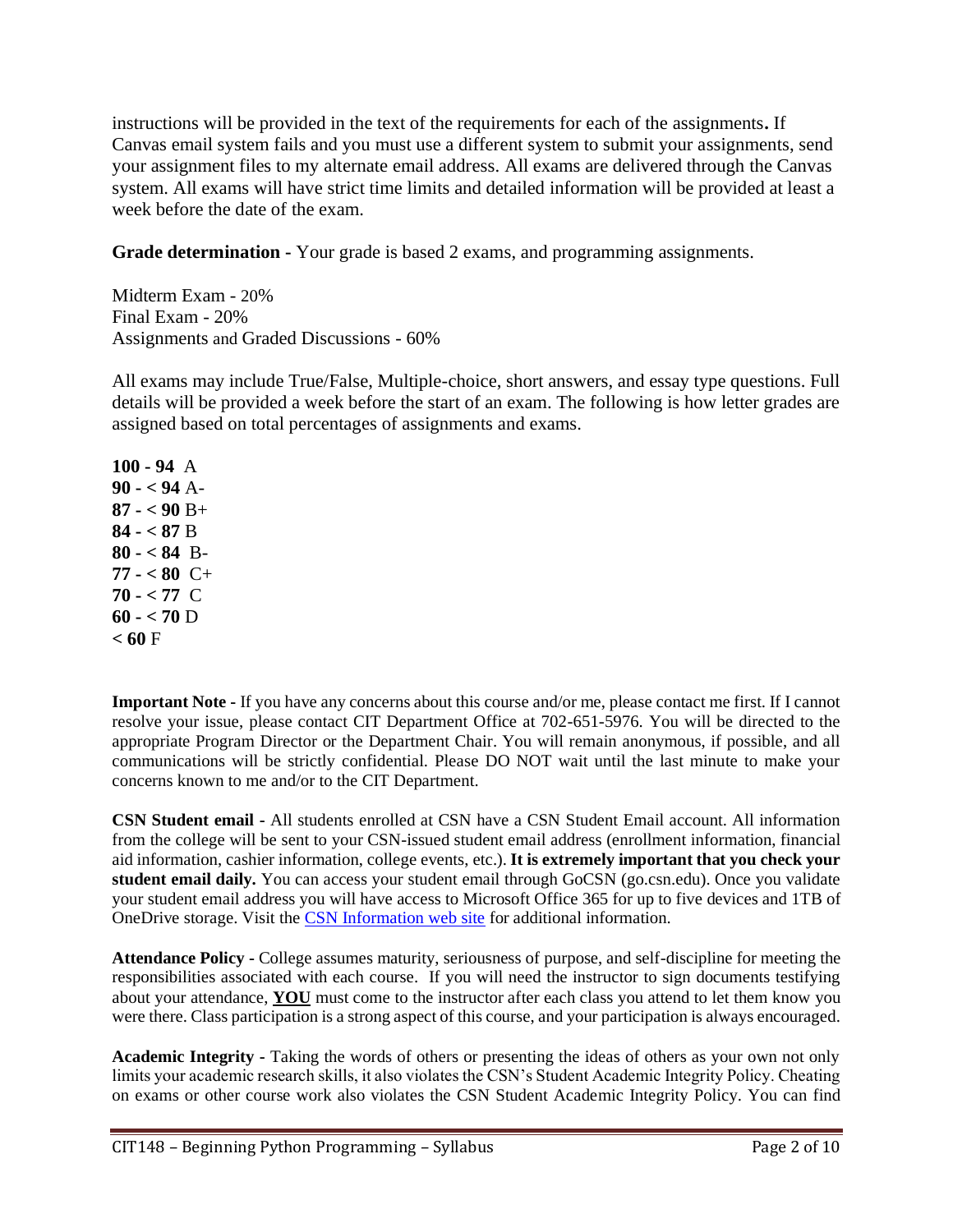more information about CSN's Academic Integrity Policy at the [Academic Integrity Web Site.](https://at.csn.edu/documents/student-academic-integrity-policy) The minimum penalty for such offenses in this course is to fail the assignment. Failing the course will also be considered as an option. Infractions of the CSN Student Academic Integrity Policy may lead to suspensions, expulsion, transcript notations or other sanctions.

You SHOULD NOT attempt to pay anyone to complete your work. You SHOULD NOT consult any web sites that provide answers to assignments.

**CSN Americans with Disabilities Act (ADA) Statement and current Disability Resource Center (DRC) Contact Information -** The College of Southern Nevada is committed to making physical facilities and instructional programs accessible to students with disabilities. If you have a disability that may have some impact on your work in this class and for which you may require accommodations, please visit the Disability Resource Center (DRC) so that such accommodations can be considered. All discussions will remain confidential. The DRC has offices on all three campuses. These serve as the focal point for coordination of services for students with disabilities. If you have a physical, emotional, or mental disability that "substantially limits one or more major life activities (including walking, seeing, hearing, speaking, breathing, learning and working)," and will require accommodation in this class, please contact the DRC at West Charleston 702 – 651 – 5644, or email at [WCDRCStaff@csn.edu](mailto:WCDRCStaff@csn.edu) or at North Las Vegas 702–651–4045, or email at [CYDRCStaff@csn.edu](mailto:CYDRCStaff@csn.edu) or at Henderson 702– 651–3795 , or email at [HCDRCStaff@csn.edu](mailto:HCDRCStaff@csn.edu). For Deaf and Hard of Hearing Services contact the DRC using 70 –651–4448, or email at [Deaf.HH.Services@csn.edu](mailto:Deaf.HH.Services@csn.edu). Any student who receives an accommodation letter from the DRC, please meet with me to discuss the provisions of those accommodations as soon as possible.

**Student Rights & Responsibilities -** When you choose to become a student at CSN, you accept the rights and responsibilities of membership in CSN's academic and social community. You can find policies covering students such as the Student Conduct, Students' Right to Know, Students' Academic Integrity, and Disruptive and Abusive Student in the following locations:

- Catalog and Student Handbook [\(Catalog Web Page\)](https://www.csn.edu/catalog) in the Policies and Procedures section.
- CSN Website [\(Student Policies\)](https://www.csn.edu/policies-procedures) under the heading "Student Policies."

**College Library Services -** CSN Libraries provides support for students completing assignments that require research and the use of information. Librarians are available to students for one-onone assistance locating and citing quality information either online at the [Library information](https://library.csn.edu/ask/) or at one of our campus libraries. Find more information on our main website at the [Library main](https://library.csn.edu/)  [page.](https://library.csn.edu/)

**Safety -** This class does not have an experiment lab and therefore we will not be concerned about following specific safety strategies. However, Approved classroom safety procedures are posted in each classroom and are to be followed. Students are to familiarize themselves with the nearest exit to use during fire alarm exercises. Do NOT use the elevators during these drills. Students will take ALL personal belongings with them when exiting the building. No student will be allowed back into the facility until the all clear is given.

**Public Health Directives (COVID-19) -** Students must follow all active CSN public health directives while enrolled in this class. Properly worn face coverings are mandatory for all faculty and students in the classroom as well as on campus. CSN public health directives are found at the [CSN Covid-19 Information.](https://at.csn.edu/covid-19)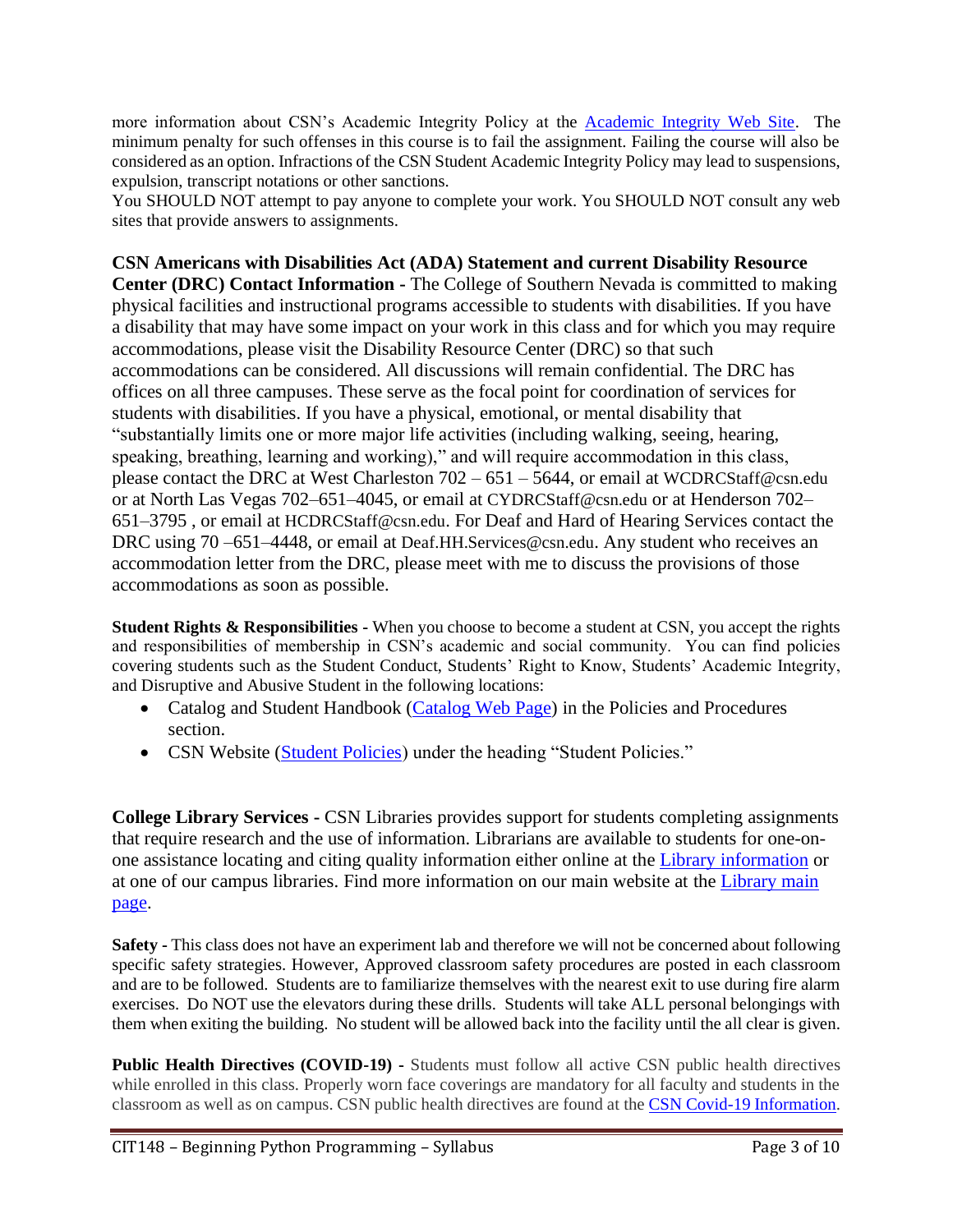Students who do not comply with these directives will be asked to leave the classroom. Refusal to follow the guidelines may result in further disciplinary action according to the CSN Student Conduct Code found at the [Student Conduct Issues](https://www.csn.edu/sites/default/files/documents/student_conduct_code_policy_1.pdf) including being dropped from the course.

**Counseling and Psychological Services (CAPS)** - The Counseling and Psychological Services (CAPS offers short-term, problem-focused counseling to CSN students who may feel overwhelmed by the responsibilities of college, work, family, and relationships. Clinicians are available to help students cope with stresses and personal issues that may interfere with their ability to perform in school. The service is provided confidentially and free to currently enrolled students. To schedule an appointment, please call CAPS at WC (702) 651-5518, at NLV (702) 651-4099, and at HN (702) 651-3099.

**Food and Housing Insecurity Support -** Any student who has difficulty affording groceries or accessing sufficient food to eat every day, or who lacks a safe and stable place to live and believes this may affect their performance in the course, is urged to contact Counseling & Psychological Services (CAPS), for a list of resources and support.

**References -** Safari Tech Books available through the library offer an excellent source of supplemental resources that you may use for this course. To find Safari Books Online, go to the [Library's web site.](file:///C:/Users/lrodis/AppData/Local/Microsoft/Windows/INetCache/Content.Outlook/KJ4TO412/library.csn.edu) Click the Browse Databases button. In the A-Z Databases page that appears, click S to filter. The link to **Safari Books Online** should be at or near the top of the list. Initially, you will have to enter your student email address, then create an account with Safari. Subsequently, you will use your email address and your Safari password to access the Safari resources.

**Required extra- or co-curricular activities -** All activities are based on projects and exams assigned throughout the course. Any required extra activities will be clearly explained in class.

**Additional fees -** There are no additional fees for this course.

**Advising & Coaching Services -** Advisor/Success Coaches help students assess academic strengths and limitations, learn academic success strategies, explore careers, declare a major, navigate the educational system, access campus and community resources, and connect to campus life. The department also manages the CSN Faculty E-Alert System assisting instructional staff by working with students on strategies and interventions that lead to successful course completion. Contact Information: Charleston Campus: Building D – Student Services Area : 702–651–5670, North Las Vegas Campus: Student Services Area : 702–651– 4049, Henderson Campus: Building B – Room 120 : 702 – 651–3165. Visit the [Advising web site](https://www.csn.edu/advising) for more information.

## **Additional Notes**

## **My responsibilities:**

- 1. I will reply to your e-mail messages in a timely manner. Replying to phone calls may take more time.
- 2. I will try my best to resolve any issues.
- 3. I will return feedback and grade on assignments and exams within one week of the due date.

## **Your responsibilities:**

- 1. You will stay active in classroom discussions and activities. Let me know if you find any discrepancies in the syllabus, course material, or activity due dates, as soon as possible.
- 2. You will monitor the deadlines for projects and exams and ask questions.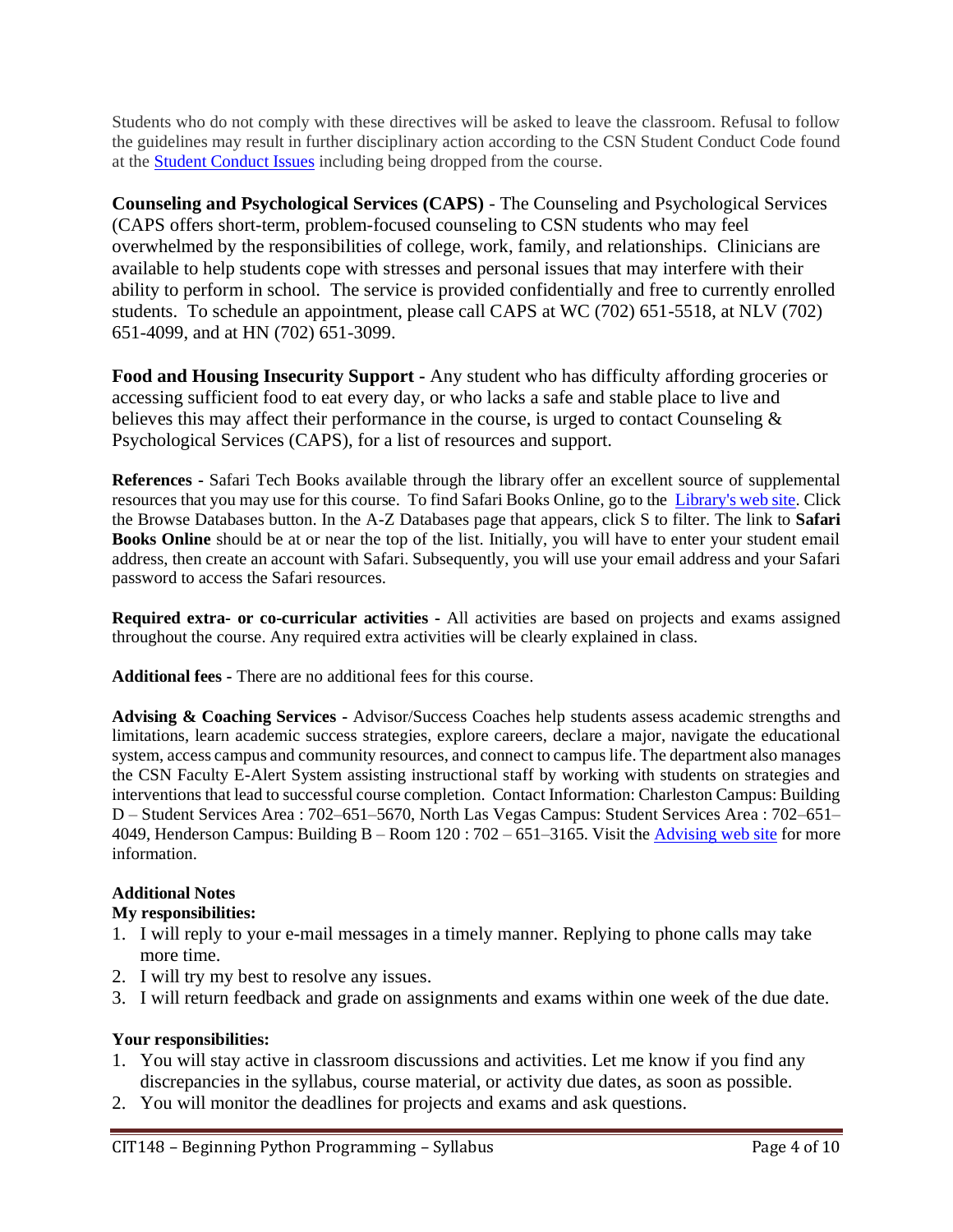- 3. You will do your best in class and will not hesitate to ask for help.
- 4. You will review my feedback on your assignments and exams and let me know of any questions or concerns as soon as possible.

**Withdrawal Policy** - Instructors do not have the option of withdrawing students. For official withdrawal dates and other IMPORTANT college dates, look at the online schedule at the [CSN Calendar](https://www.csn.edu/calendar-catalog-schedule) and locate the calendar for the current semester.

You are strongly encouraged to discuss your decisions with an academic counselor, academic adviser or success coach AND Student Financial Services, because these decisions may affect your financial aid and Satisfactory Academic Progress. Students receiving financial aid may find their awards reduced.

If you wish to receive a W in lieu of a grade, you MUST withdraw yourself officially from the class. Once you have withdrawn (dropped), you must discontinue attending class. Alternatively, you may wish to change from Credit to Audit and continue to attend the class.

**Change to Audit** – I will provide the form in our Canvas course shell. Print the form and fill it out, check the boxes, sign and date. Submit the completed form in person at the Registrar's Office. To avoid visiting the registrar's office in person, you may scan or photograph the signed form and send it, using your CSN student email, along with a clear color copy of your state ID to [MyCSN.Updates@csn.edu](mailto:MyCSN.Updates@csn.edu)

The following dates are for 10-week sessions:

**June 5 -** Last day for 100% refund **June 8 -** Last day for 50% refund **June 8** - Last Day to Drop a Class WITHOUT a Grade of W **July 18 -** Last Day to Officially Change from Credit to Audit **July 18 -** Last Day to Drop a Class WITH a Grade of W **August 14** – Last Day instruction for 10-week session **August 17** - Grades are Due from Instructors

**CLASS POLICIES** - All exams will be taken online administered through the Canvas system. Due to the Covid-19 issues, until we are back to normal operating schedule, you will take your exam from anywhere with access to Internet.

All course material is available online in Canvas. While the design of this course allows flexibility in your scheduling, please realize that the deadlines are just as strict as any other course. You should check the calendar and discussion postings daily and allocate your time accordingly to complete the readings and to be prepared for the exams. Due dates will be strictly adhered to. You will use the mail and discussion features of Canvas to contact me or ask questions.

**A note on the assignment release schedule -** To stay on task, I release chapter material and assignments on a timely basis. Exams can only be taken during the scheduled period. If you like to get material earlier than the rest of the class, send me an e-mail message and I will give you access to the material. The links to assignments and exams will disappear after their respective due dates. Some students have complained that some links disappear from time to time. This is most likely due to system issues or incommutability with your web browser. Please send an e-mail message informing me about any links that have disappeared from your view.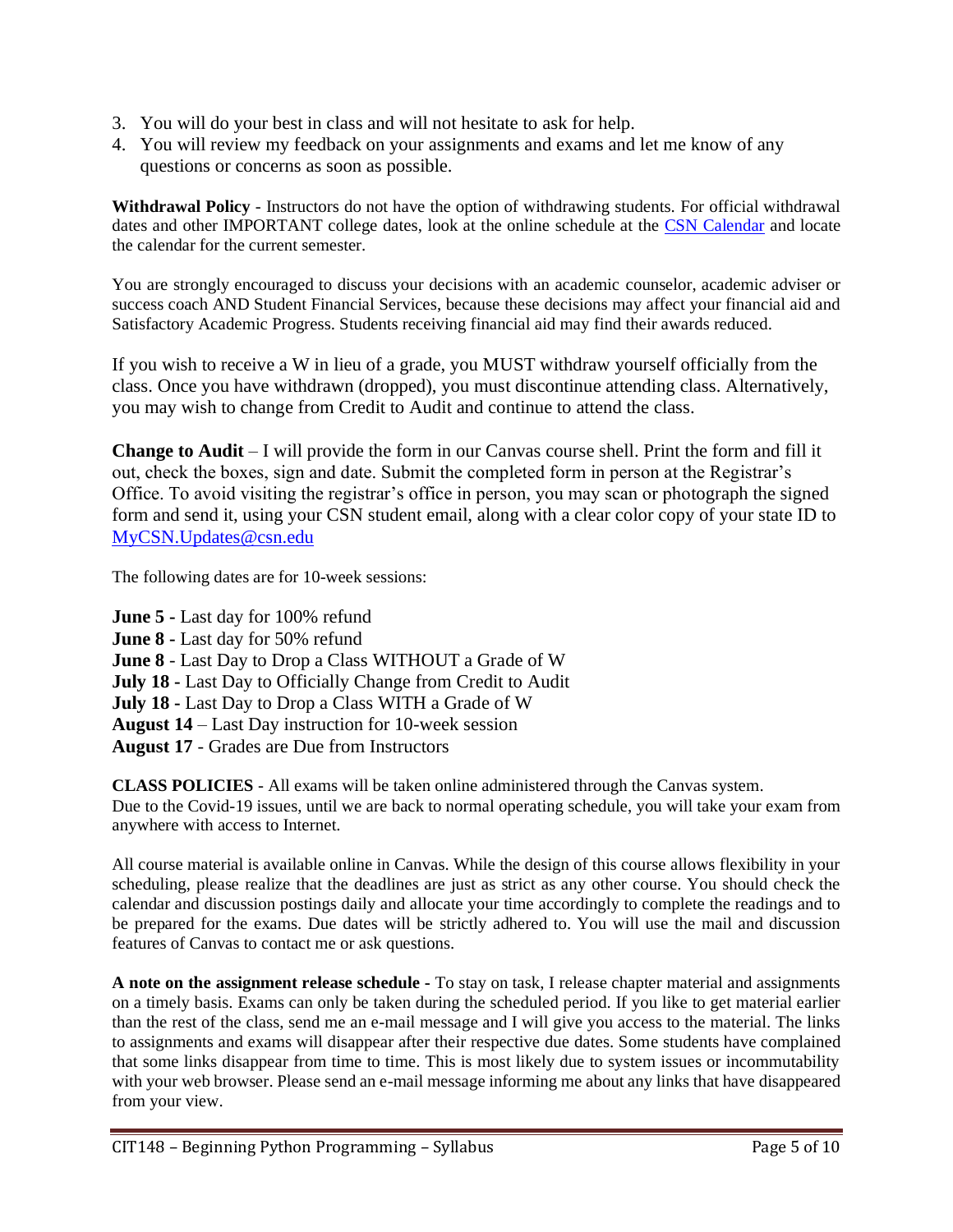**Online section** offer flexibility where you need to manage your time to achieve success. I will assign programming projects that will be graded, and you will have to take exams by specified due dates**. It is extremely simple to ignore due dates and fall behind which I hope we can seriously avoid!**

**Hybrid section** (when offered) – Using the hybrid format, you physically attend class once a week for 80 minutes and are expected to spend another 80 minutes online.

**Web-Remote** – Using this format, class meets virtually during the scheduled time via a web conference for live lectures.

A rule of thumb for a 3-credit class is that you attend class about 3 hours a week and study a minimum of 6 hours a week outside of the classroom. IT work can be time-consuming.

This is a **single person class**; meaning that you must turn in **your own work**. You are not allowed to collaborate or consult with anyone else while working on an exam. You are not allowed to collaborate on completing assignments. You should not be looking at each other's code for assignments. You can freely discuss items in the general sense. Cheating in any form will not be tolerated.

**Internet Access -** Internet access is your responsibility. This class can be accessed from any computer with Internet access anywhere in the world. Therefore, excuses such as "My computer is not working" or "My provider was down" are not acceptable. If you find yourself in a real jam, you may drive to any CSN site and use one of the computers in the CSN open computer labs. Of course, if there is a computer problem originating from CSN, then I will take corrective action. But in all other instances, it is your responsibility to ensure your own Internet access.

**Software Lab -** The Software lab will be virtual and be conducted via Canvas and Discord. It will be available starting on June 6, 2022. Many CIT department courses have embedded tutors. For these courses, your instructor will let you know about the tutoring services. The Centers for Academic Success (CAS) may also provide one-to-one tutoring. For more information, contact CAS by visiting [CAS web site.](http://www.csn.edu/centers-academic-success)

**Networking Lab -** The Networking Lab for students mainly taking Networking and Cyber Security courses. For location/date/time information, please visit the [CIT Information Web site.](https://at.csn.edu/cit-information) Click on Networking and Software Lab Hours

## **Academic Advising**

Academic Advisors help students assess academic strengths and limitations, learn academic success strategies, explore careers, declare a major, navigate the educational system, access campus and community resources, and connect to campus life. Contact Information: Charleston Campus: Building D – Student Services Area : 702–651–5670, North Las Vegas Campus: Student Services Area : 702–651–4049, Henderson Campus: Building B – Room 120 : 702–651–3165. For more information visit Academic [Advising](https://www.csn.edu/advising)

**Centers for Academic Success (CAS***)* **-** Centers for Academic Success (CAS) provides quality DROP-IN academic assistance to all students enrolled in for-credit courses at CSN. Tutors are available for most general education courses and some historically challenging courses. Academic learning support includes assistance with learning strategies, Canvas, Smarthinking online tutoring, Microsoft Office, reading, writing, oral presentations, math, and science. CAS tutors also provide support to study groups and assistance for placement test preparation. CAS is open Monday through Sunday to be more accessible to all students. Hours for all locations are Monday – Thursday 9:00 am to 6:00 pm and Friday – Sunday 11:00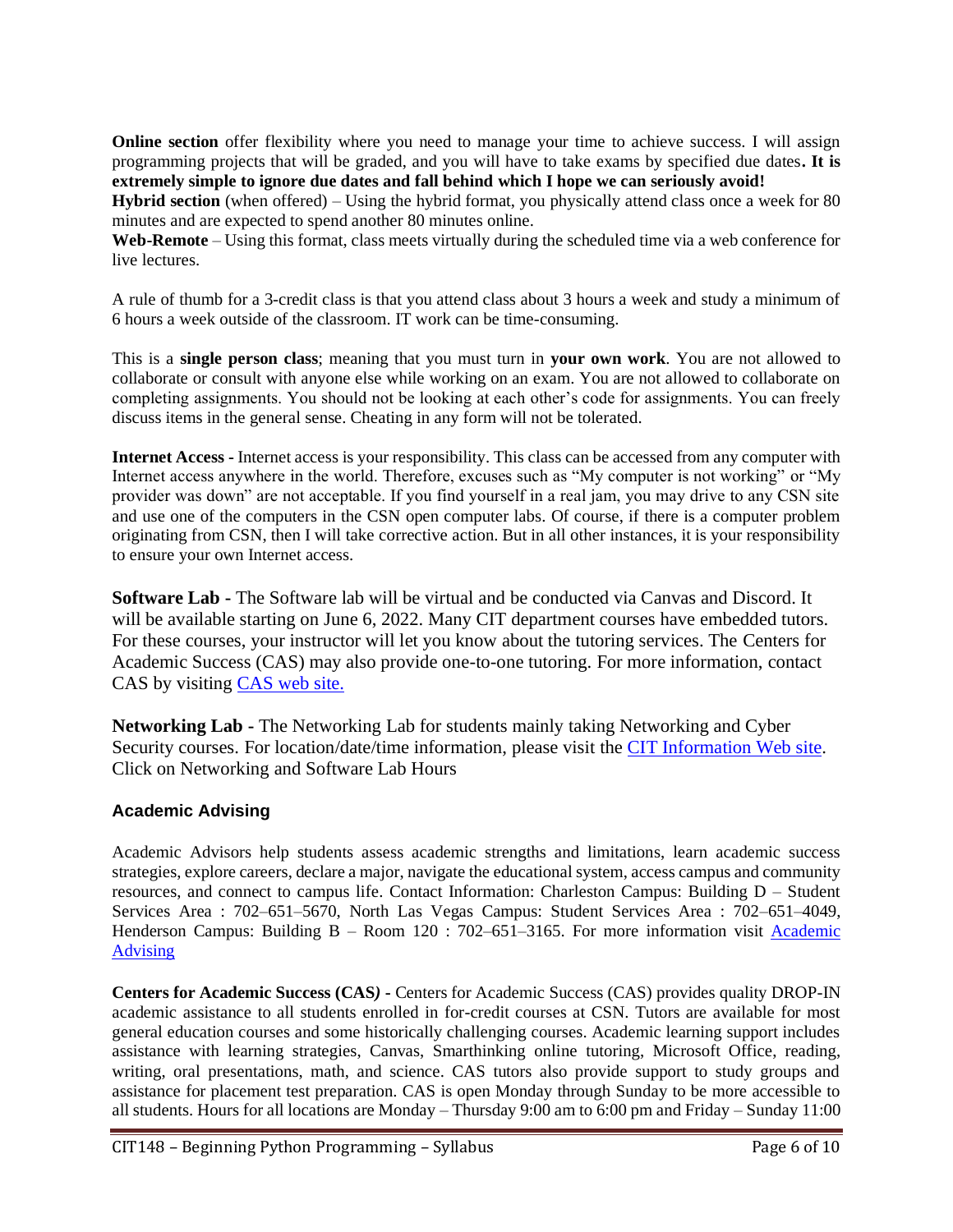am to 4:00 pm. You may visit the [CAS web site](http://www.csn.edu/centers-academic-success) for more details about online and in-person services. You may also contact us at one of our offices: Charleston Centers (651- 5732), North Las Vegas Learning Commons (651-4232), Henderson Learning Commons (651- 3125).

#### **Canvas Computer Instructions & Technology Help Desk**

The Canvas Student Quick start Guide be found at [Canvas web site.](http://guides.instructure.com/m/8470) The entire Student Guide may be found on [web site.](http://guides.instructure.com/m/4212) Telephone Support for Distance Education students having problems logging into a course, using course web site tools, or other technical problems can be found by contacting the CSN Technology Help Desk locally at 702–651–4357, or via 1-800–630–7563 tollfree, 24 hours/day, 7 days/week.

**Objectionable materials -** Instructors have the responsibility to set and maintain standards of classroom behavior appropriate to the discipline and method of instruction. No objectionable materials or language will be used during this class. This includes all possible modes of the class: online and in person. The instructor will make the final determination regarding any objectionable materials or language. Students may not engage in activity the instructor deems disruptive or counterproductive to the goals of the class. Instructors have the right to remove offending students from class.

**Recording Class -** Recordings of the class is not allowed without the explicit permission of the instructor.

**Early Alert Program -** Early Alert Referral Program (MyCoyotePLAN) – A referral program to connect students with college resources when assistance is needed to achieve success. Referrals may be initiated by faculty and staff as well by students through MyCoyotePLAN. After a referral is submitted, students will receive an email notification and will be contacted by the department to which they were referred to offer assistance.

**TRIO Student Support Services** - One stop shop for first-generation college, financial aid-eligible and disabled students offering tutoring, academic advising, career exploration, college-transfer assistance, and development of college success strategies. Contact information: North Las Vegas Campus: Building E Room 109 : 702–651–4441 or visit the [TRIO's](https://www.csn.edu/trio) web site.

**Printing @ CSN -** Printing in CSN classrooms, computer labs and libraries falls under Print Wise. Print Wise provides each CSN student with a \$10 credit toward printing at the start of each semester, which will provide for up to 200 black and white copies at  $5¢$  a page, or 40 color copies at  $25¢$  a page. After that, you may put money into your account online or at the CSN Cashier's Office to purchase additional prints at the same rate. It is **your responsibility** to maintain your printing accounts to cover printing expenses during each semester. More information about the Print Wise system may be found at the *Printwise Information*.

**Disclaimer -** This syllabus is subject to change with advance notice. Notices will be posted in the online forum. It is your responsibility to stay informed.

**Tentative schedule -** Look at the end of this document for the tentative course schedule of activities.

**Course Contract -** This syllabus is a course contract for the duration of the semester. By continuing with this course students agree to the terms set forth in this syllabus and will adhere to all rules and policies outlined. Information contained in this syllabus, other than the grading, late assignments, makeup work and attendance policies, may be subject to change without advance notice, as deemed appropriate by the instructor.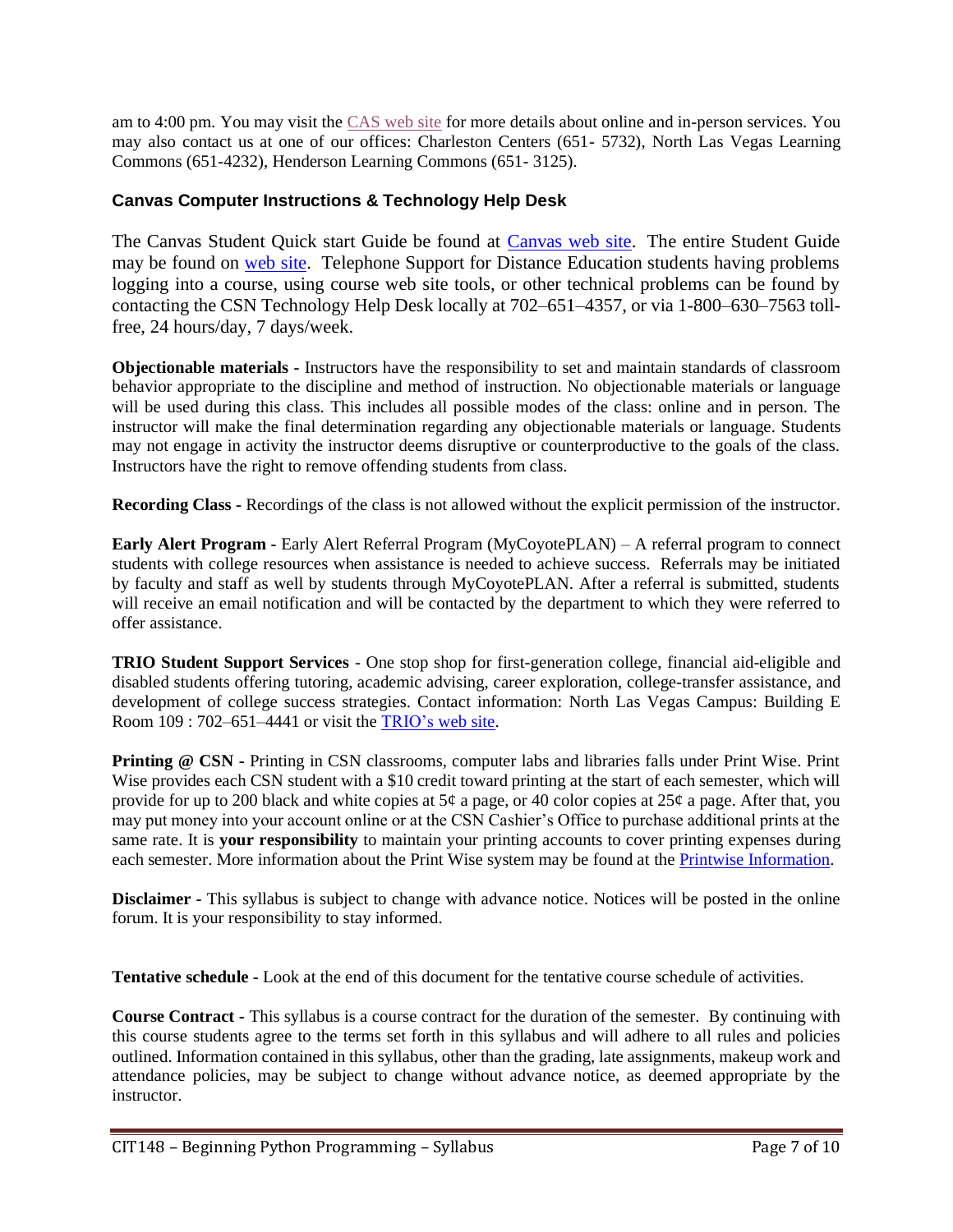We will have assignments due on a regular basis. The due date for each assignment will be announced in Canvas and all assignments are delivered and submitted through Canvas. You must be diligent in checking due dates for assignments.

**Assignments are available on Monday and due by the following Tuesday at 11:59pm. There is a late penalty of 10% if assignment is submitted by Wednesday 11:59pm.** 

#### **Additional NOTES:**

Exams can only be taken online during the specified dates.

Midterm Exam - 20% Final Exam - 20% Assignments and Graded Discussions - 60%

Here is a formula for how your final grade is calculated: (The average of homework assignments and Graded Discussions  $* .6 + M$ idterm exam  $* 0.2 +$ Final Exam \* .20)

So, if Joe's average on assignments and graded discussions is 80, he earns 75 points on the midterm exam, 80 points on his final exam, and 100% on graded discussions, what is his total score? What is his overall course grade?

Answer:  $(80 * .6 + 75 * .2 + 80 * .2) = 79$ Letter grade: C+

The CANVAS system's grade book will allow you to track your grade for each item.

**A note on skipped sections: It's perfectly fine if you like to review the skipped sections. You just won't be responsible for these topics in your assignments and exams.**

**The due dates for assignments and exams will be available in Canvas. Announcements will be made at least a week before the start date of exams and at least a week before the due date of assignments. The following information on due dates is subject to change. The official due dates will be available in Canvas.**

#### **A tentative schedule of activities**

**Special NOTE:** Our Canvas course includes links to Resources and Course video recordings. These links are available through the left Navigation bar when you login to Canvas.

| Week         | <b>Topics</b>                                                                                                   | <b>Tentative Assignments &amp;</b><br><b>Exams due dates - SUBJECT</b><br>to CHANGE |
|--------------|-----------------------------------------------------------------------------------------------------------------|-------------------------------------------------------------------------------------|
| $6/6 - 6/12$ | Syllabus and Introduction<br>Overview of the Canvas<br>Learning system<br>Introduction & Python<br>environments |                                                                                     |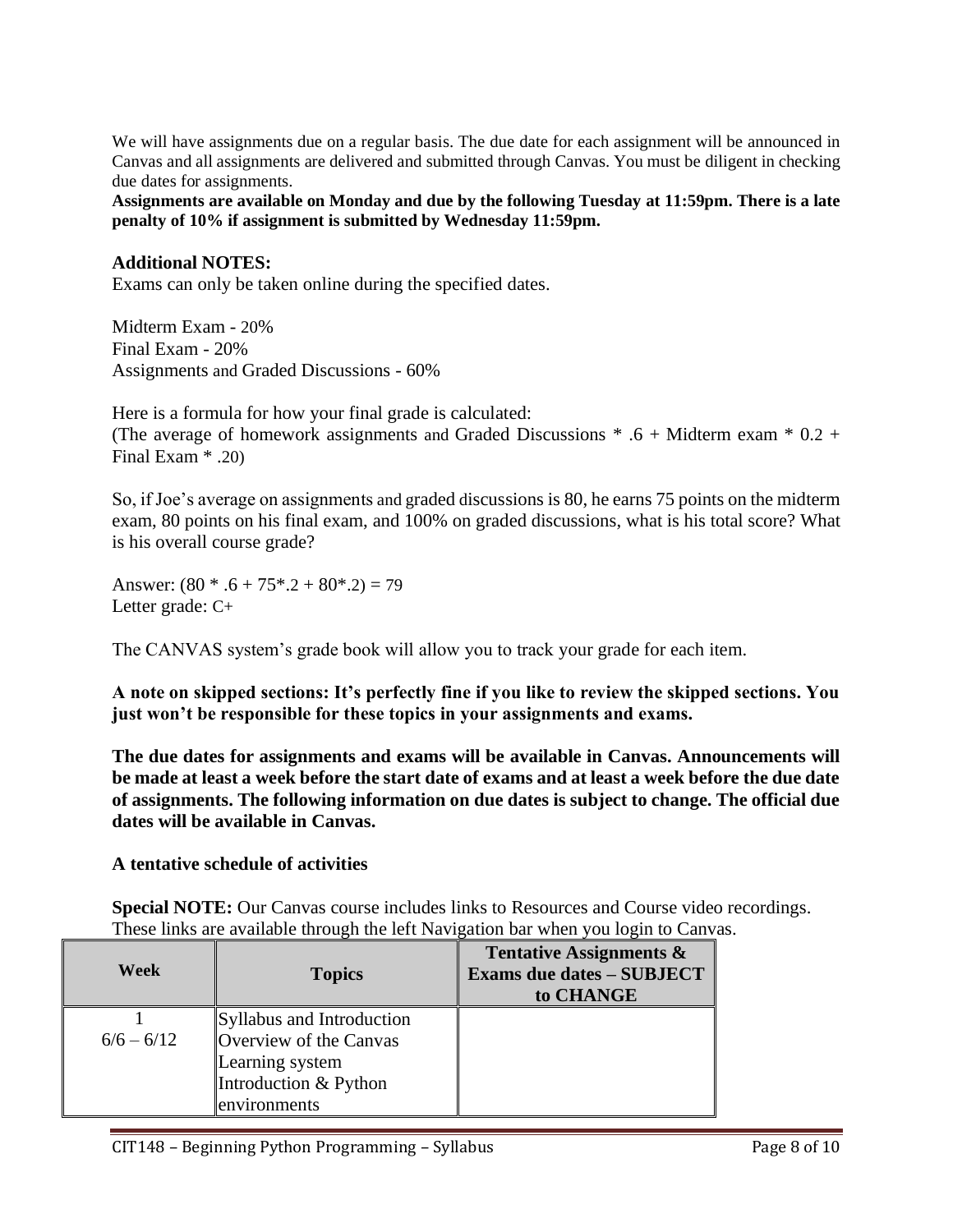| $\mathcal{D}_{\mathcal{L}}$ | <b>Installing Python</b><br><b>Net Academy course Module</b><br>$1 - \text{Basics}$<br><b>Module 2</b> – Data types,<br>variables, input/output<br>operations<br><b>Net Academy course Module</b>     | Week 1- Discussion item                                                                                                                                    |
|-----------------------------|-------------------------------------------------------------------------------------------------------------------------------------------------------------------------------------------------------|------------------------------------------------------------------------------------------------------------------------------------------------------------|
| $6/13 - 6/19$               | 3 – Decision Structures -<br>sections 3.1.1.1 through 3.1.1.14<br><b>Repetition Structures - sections</b><br>3.2.1.1 through 3.2.1.17                                                                 | Due $6/14$<br>Assignment $1 - Syllabus Quiz$<br>Due 6/14<br>Assignment $2 -$ Module 1,2<br>Due $6/14$                                                      |
| 3<br>$6/20 - 6/26$          | <b>Net Academy course Module</b><br>$3$ – Lists and list processing<br>Sections 3.3.1.1 through<br>3.7.1.7                                                                                            | Assignment<br>- Module<br>$\overline{3}$<br>3<br>(decisions, loops)<br>Due $6/21$                                                                          |
| 4<br>$6/27 - 7/3$           | <b>MIDTERM EXAM</b>                                                                                                                                                                                   | Assignment 4 - Module 3 (lists)<br>Due 6/28<br><b>MIDTERM EXAM - covers</b><br>Modules 1, 2, and 3<br>Exam taken Online one time<br>between $(6/30 - 7/5)$ |
| 5<br>$7/4 - 7/10$           | <b>Net Academy course Module</b><br>$4 - Functions$<br>sections 4.1.1.0 through 4.5.1.9<br>Tuples and dictionaries -<br>sections 4.6.1.1 through 4.6.1.12                                             |                                                                                                                                                            |
| 6<br>$7/11 - 7/17$          | <b>Net Academy course Module</b><br>$4 - Exception handling -$<br>sections 4.7.1.1 through 4.7.2.2                                                                                                    | Module<br>Assignment<br>5 <sup>5</sup><br>$\equiv$<br>$\overline{4}$<br>(Function,<br><b>Tuples</b><br>and<br>Dictionaries)<br>Due 7/12                    |
| 7<br>$7/18 - 7/24$          | <b>Net Academy course</b><br>Intermediate Module 2-<br>String and list methods -<br>sections 2.1.1.0 through 2.3.1.6                                                                                  | Assignment 6 - Module 4 (Basic<br>Exceptions)<br>Due: 7/19                                                                                                 |
| 8<br>$7/25 - 7/31$          | <b>Net Academy course</b><br><b>Intermediate Module 2-</b><br>String and list methods $\&$ more and list methods)<br><b>Exception handling -</b><br>Continued - sections 2.4.1.0<br>through $2.8.1.6$ | Assignment 7 - Essentials 2:<br><b>Intermediate Module 2 (Strings)</b><br>Due 7/26                                                                         |